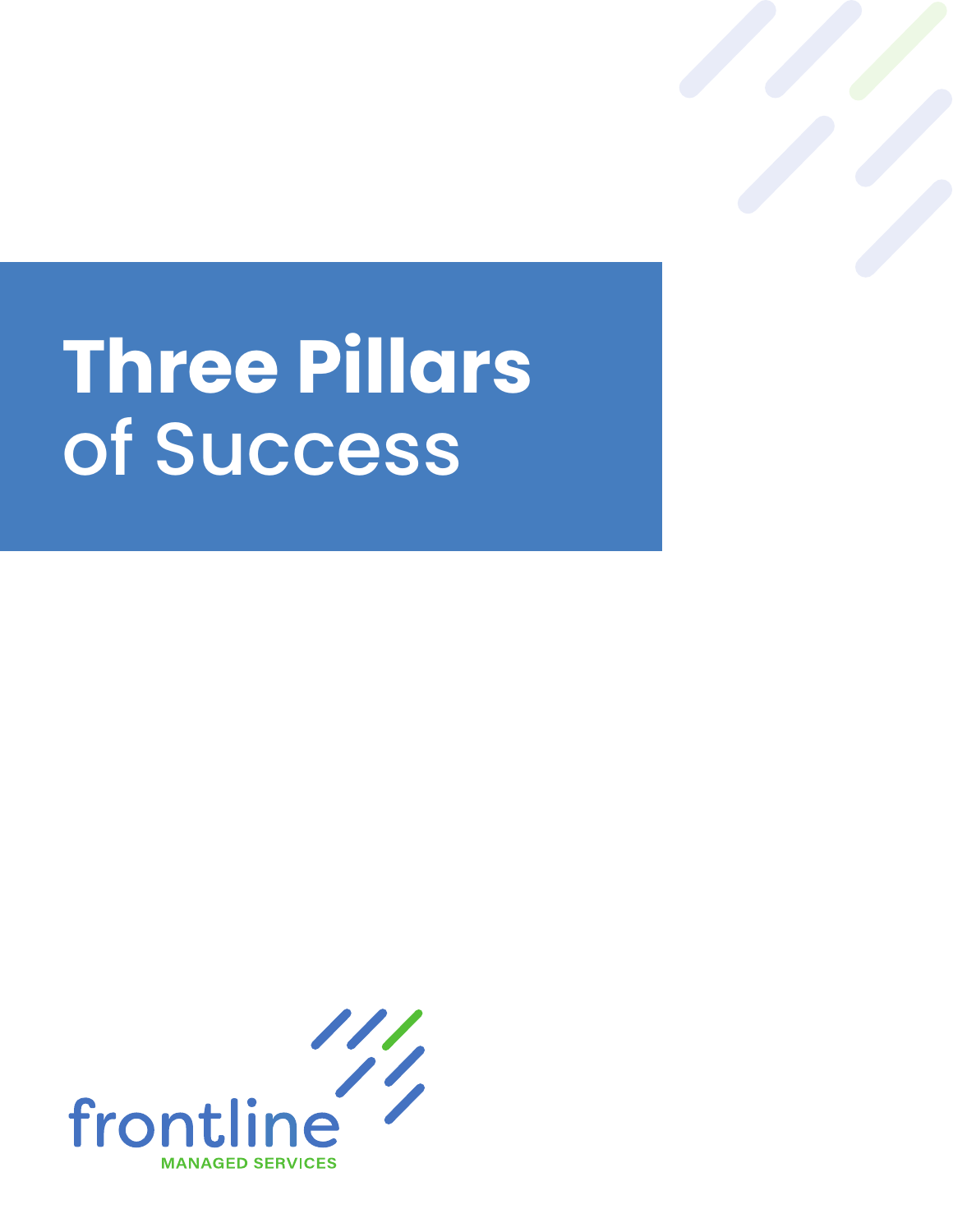Experience teaches that successful organizations operate in environments where objectives are simple and straightforward. Despite the complexity arising from continuous changes in law firm technology, three fundamental pillars provide a reliable template against which to build business technology success: 1) the right people, 2) the right processes and 3) the right technology. This triad provides a framework for law firms to build their IT operations to support day-to-day business needs.

## **The Three Pillars Overview**

To understand the three pillars in combination, imagine yourself at an amusement park looking at the towering structure of the roller coaster. The collection of roller coaster cars zooming around the tracks will be our metaphor for the technology pillar. Technology is a combination of tangible and intangible assets. Every organization has a set of tools and equipment — purchased or borrowed, physical like servers and intangible like ideas and innovation — and a resulting technology footprint.

Processes can be thought of as the rails for the roller coaster track because they help make the ride predictable each time around the track. Official and unofficial processes, the most overlooked components in businesses, govern how people behave and how technology is used within an organization. Complex technology environments in law firms necessitate robust processes to ensure internal users of the firm's technology remain safely in motion.

People are the custodians of the roller coaster. They examine and maintain the cars, understand the rails and see how the component parts of the system fit together. Without knowledgeable operators who can ensure a safe and predictable ride, the system is doomed. Even the best technology and most effective processes are destined to fail without the right people.

## **Focusing on the Right People**

Regardless of recruitment tools or recommended staffing ratios, evaluating and hiring individuals requires the right fit. Consider the following four attributes:

- Aptitude: The inherent technical and social capabilities with which a person is born
- Attitude: A person's mindset relative to other people, processes and technology
- Skills: Context-specific knowledge gained and applied to people, processes and technology
- Experience: Know-how through doing; the aggregate practical contact a person acquires with people, processes and technology

These four essential attributes are not equal.

A greater amount of emphasis should be placed on aptitude and attitude when selecting members for your team. This assertion strikes some IT managers as heresy, but that is precisely why so many technology organizations struggle with their personnel choices. Those who hire based primarily on experience do so at their peril. Why? Consider our hypothetical employee candidate, Andy.